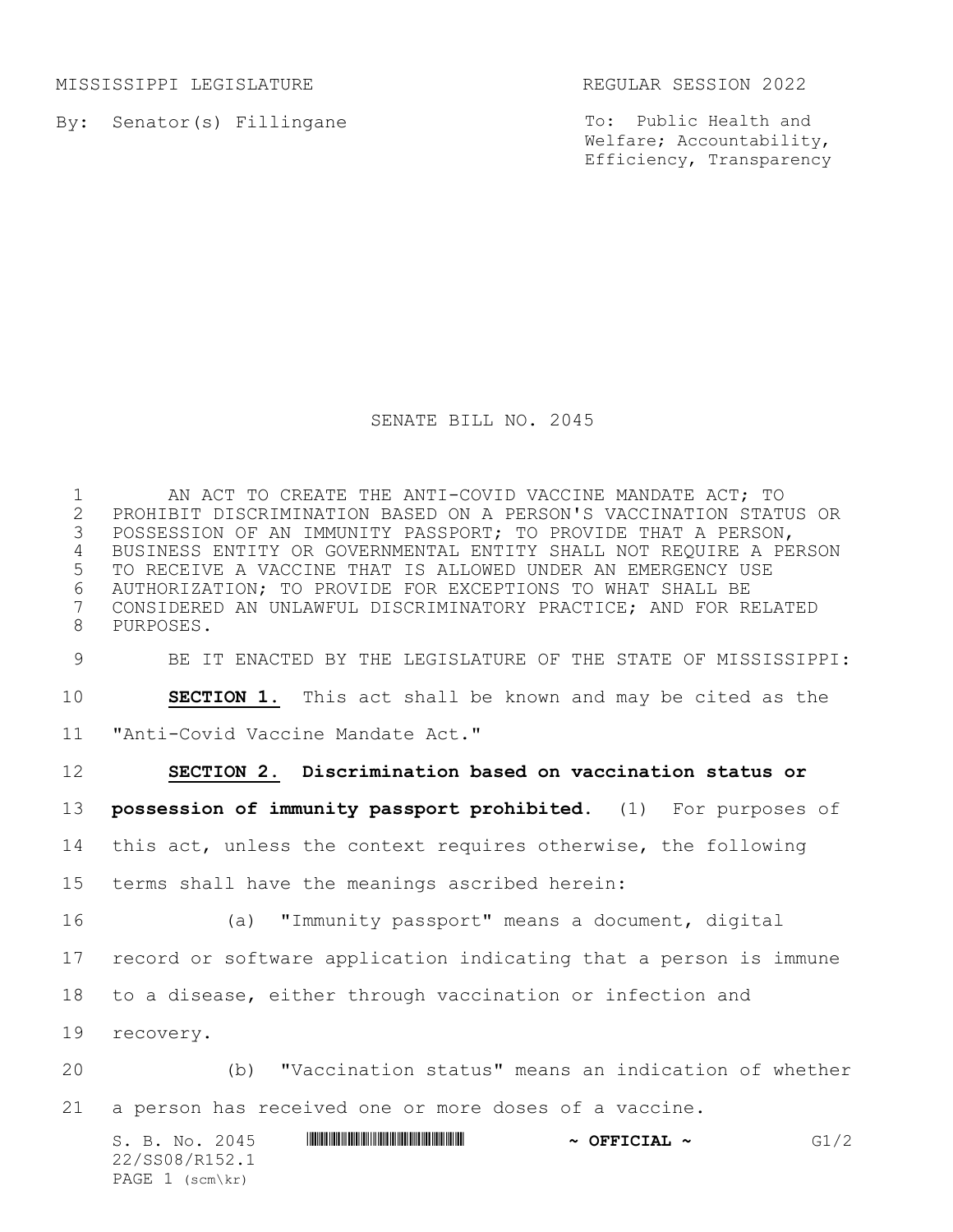(2) A person, business entity or governmental entity shall not require a person to receive any vaccine.

 (3) Except as provided in subsections (4) and (5) of this section, it shall be considered an unlawful discriminatory practice for:

 (a) A person, business entity or a governmental entity to refuse, withhold from or deny to a person any local or state services, goods, facilities, advantages, privileges, licensing, educational opportunities, health care access or employment opportunities based on the person's vaccination status or whether the person has an immunity passport;

 (b) An employer to refuse employment to a person, to bar a person from employment, or to discriminate against a person in compensation or in a term, condition, or privilege of employment based on the person's vaccination status or whether the person has an immunity passport; or

 (c) A public accommodation to exclude, limit, segregate, refuse to serve or otherwise discriminate against a person based on the person's vaccination status or whether the person has an immunity passport.

 (4) This section shall not apply to vaccination requirements set forth for schools pursuant to Sections 41-23-37 and 43-20-8, Mississippi Code of 1972.

 (5) It shall not be considered an unlawful discriminatory practice for a governmental entity, business entity or individual

S. B. No. 2045 \*SS08/R152.1\* **~ OFFICIAL ~** 22/SS08/R152.1 PAGE 2 (scm\kr)